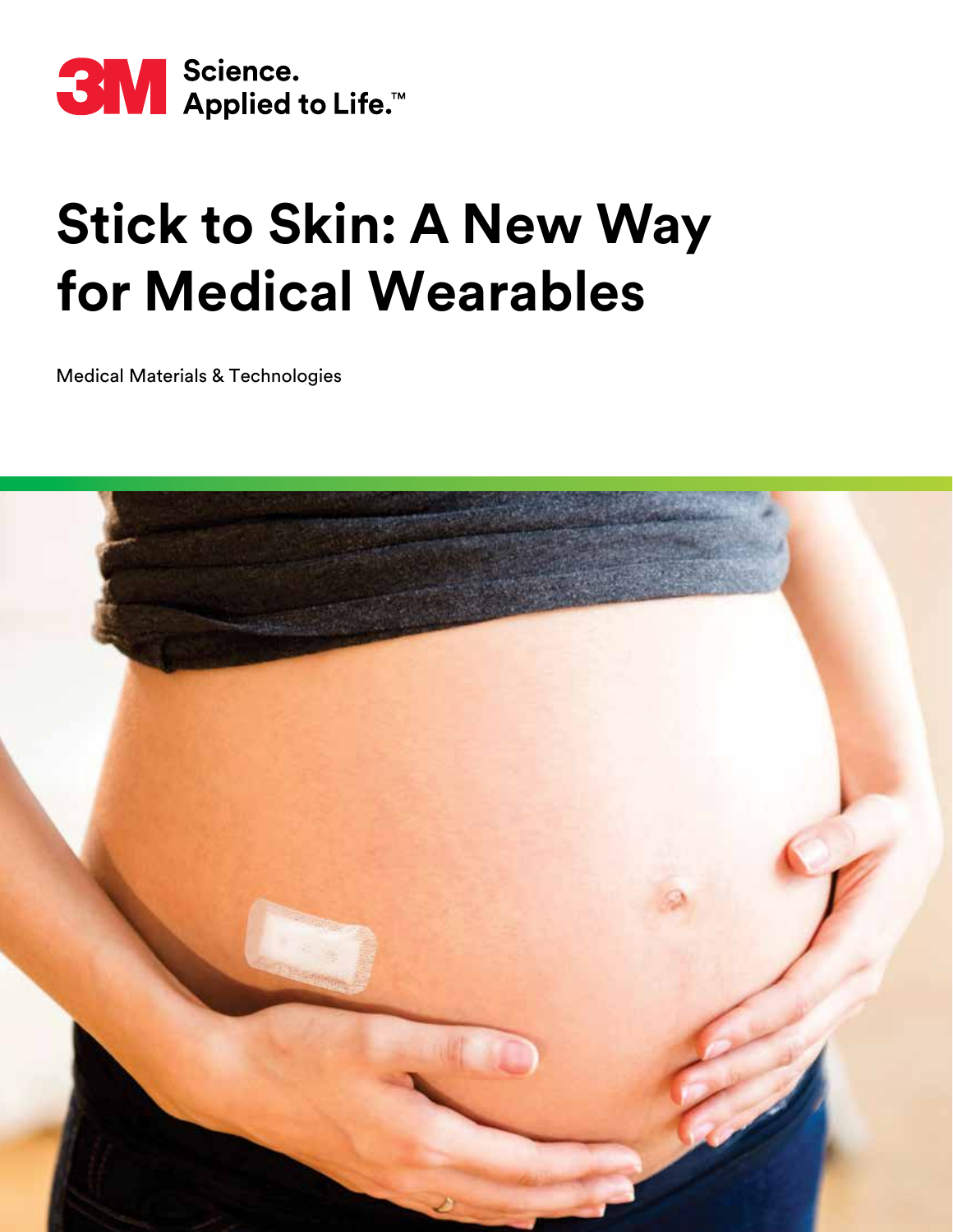# **Stick to Skin: A New Way for Medical Wearables**

#### **Author: Matthew Hurley, WE Technical Service Specialist, 3M Health Care UK**

## **Introduction**

Wearables are wonders — they have the power to enhance human health simply by connecting technology to skin. Medical wearables play a key role in enablement of positive care outcomes and help simplify care management – changing patient quality of life for the better. But when it comes to designing an effective wearable device, numerous considerations must be taken into account. In this paper, we will go "under the skin" to examine the factors that impact performance, including the science of skin and adhesion and how to make devices stick. As the body's largest organ, our skin is a powerful place to get answers — and uncover more about the health happening underneath. Yet, the design process can be challenging and finding the right adhesive for your application can be sticky. Let's start at the surface, then dive deeper.

## **Why Wearables Matter**

As technology advances, the demand for devices that attach to our skin increases – from wound care dressings to wearable sensors. Wearables give us greater insight into our health by tracking, listening, monitoring and more. Wearables are often defined as technology that connects to the internet and attaches to the body via clothing (i.e. wrist straps, chest straps) or glasses – that definition is changing as innovation occurs. Medical adhesives are specially formulated to stick wearables to skin for intended applications. Plus, the added

Curious to learn more about the science of adhering to skin?

**[3m.com/ScienceofSkin](https://www.3m.com/3M/en_US/medical-device-components-us/technical-information/science-of-skin/?utm_medium=redirect&utm_source=vanity-url&utm_campaign=3m.com/scienceofskin)**

convenience and flexibility of stick-to-skin adhesives empower design engineers to develop more complex and longer-duration wear time devices.

## **Why Skin is a "Sticky" Deal**

Skin is a dynamic organ, reflecting who we are in the presence or absence of a health condition or disease. As the largest organ in the body, skin is critical to the maintenance of our bodies and our health. The skin's ability to act as a barrier against damage and infection depends on a variety of factors, including: structure of skin, genetics and lifestyle, environmental factors, age, and underlying conditions and diseases.1 A main challenge in designing adhesive-based wearables, then, comes from knowing our skin surface is always in flux. Skin changes shape, moisture content and elasticity and constantly sheds dead keratinocytes from its surface. Human skin is demographically variable — from infants to the elderly. Skin regeneration takes approximately 28 days.<sup>2</sup> As skin ages, collagen in the sub-dermal layers changes. Demographics and design should work hand in hand, especially when you think of it this way: the needs of fragile elderly skin may differ greatly from the needs of infant skin.

## **Make It Stick, Ask Key Questions**

Scientists and engineers must answer complex questions when choosing the right adhesive system for devices, such as: How long will the adhesive or device remain on the patient? Where will the adhesive or sensor be placed on the body? What skin types or conditions will be encountered? Will the skin require additional preparation? Other factors may influence adhesive choice and how well the adhesive performs on skin.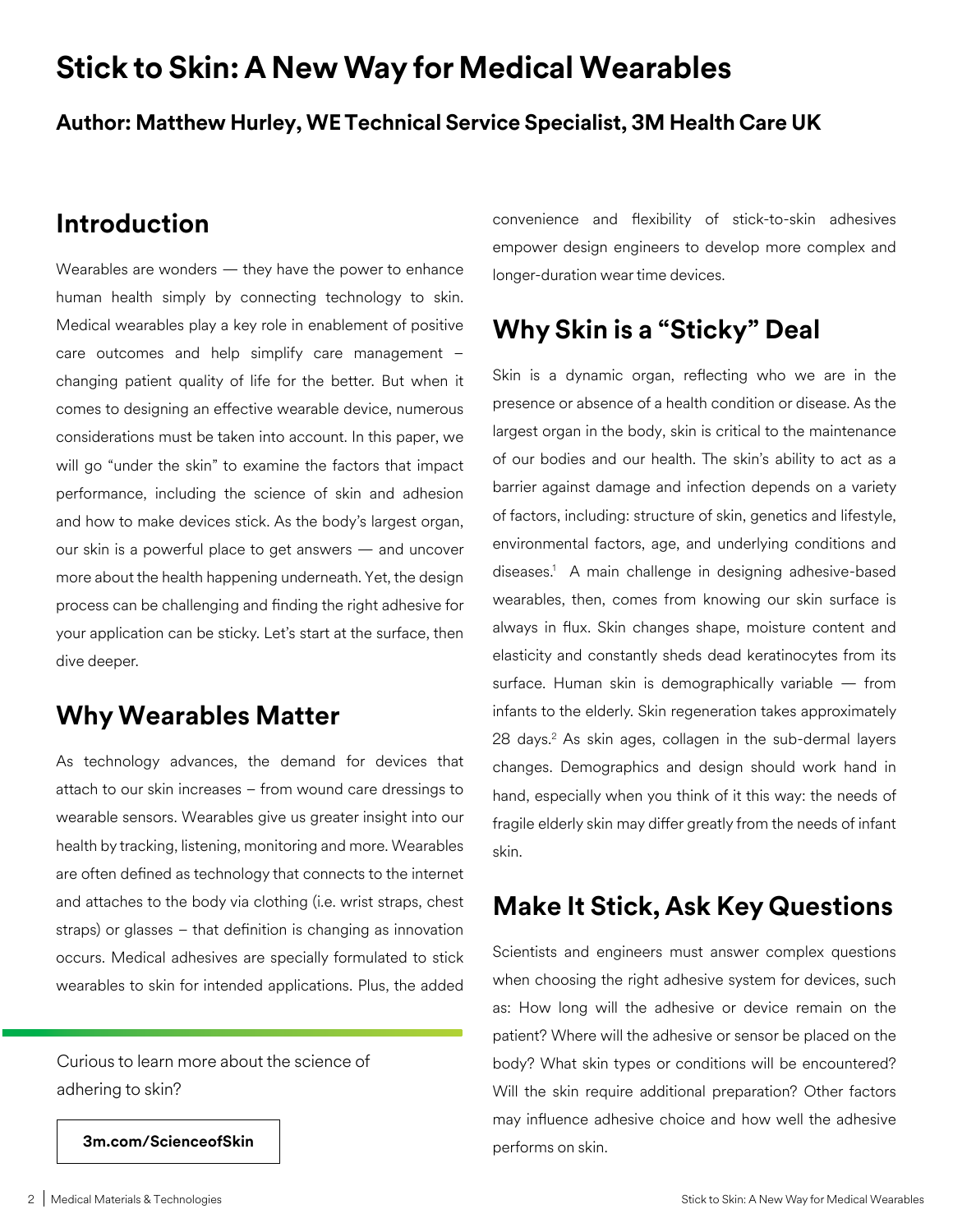

#### **Factors that Influence Adhesion:**

*Contaminated surface:* Oils, lotions, creams, make up may interfere with adhesion by making it harder for adhesive properties to stick to skin.

*Epidermal function:* Moisture management and protection may impact adhesion — as exposure to moisture can lead to skin breakdown, irritation and other conditions.

**Cell renewal cycle:** Our skin constantly changes and presents a new surface; it gets rid of irritants, heals itself and pushes old cells out of the way to make room for new ones.

*Elastic surface:* The Medical Tape must be conformable for it to stick effectively to the surface of the skin — it must be move, stretch and bend with the skin.

*Low surface energy:* Low surface energy is generally great for most things skin is expected to do, such as easy removal of contaminants with simple soap and water. But the challenge lies in creating an adequate balance between adhesion levels – right in the middle – or else the adhesive will stick too little or too much, rendering it ineffective or causing trauma.

*Rough texture:* An uneven or non-smooth surface interferes with adhesion, because it makes it hard for the tape to fully stick.

#### **Key Questions**

Skin should not be an afterthought. Instead, it should be a core consideration for the use of any medical device that interacts with or adheres to the skin. Consider these key questions before beginning product development

- 1. How long is the device intended to stick to skin?
- 2. What is the demographic of the intended user? Infant, Adult or Elderly?
- 3. Where on the body should the device be worn?
- 4. What are the activity levels of the user during use? Active or sedentary?

#### **A Complex Situation**

As evidenced above, many factors impact successful adhesive selection. The chart below illuminates the complexity — plotting dry or oily skin (surface type) against young or elderly skin (age) for a short or long duration (wear time).

#### **Bring Your Ideas to Life**

3M Medical Materials and Technologies can help your ideas materialize — from lab to life. Our team of global experts can help you select the right materials for your application, mitigate risks, reduce costs and, ultimately, transform lives with wearable devices. Our portfolio of adhesives and films offers a range of solutions for your applications.

### **Find My Adhesive**

Ready to design a device that stays on skin long enough to capture key information and data? Explore our web-based tool to identify 3M products that could be a good fit your application.

#### **[FindMyAdhesive.com](https://www.3m.com/3M/en_US/medical-device-components-us/locate-products/find-my-adhesive/?utm_medium=redirect&utm_source=vanity-url&utm_campaign=findmyadhesive.com)**